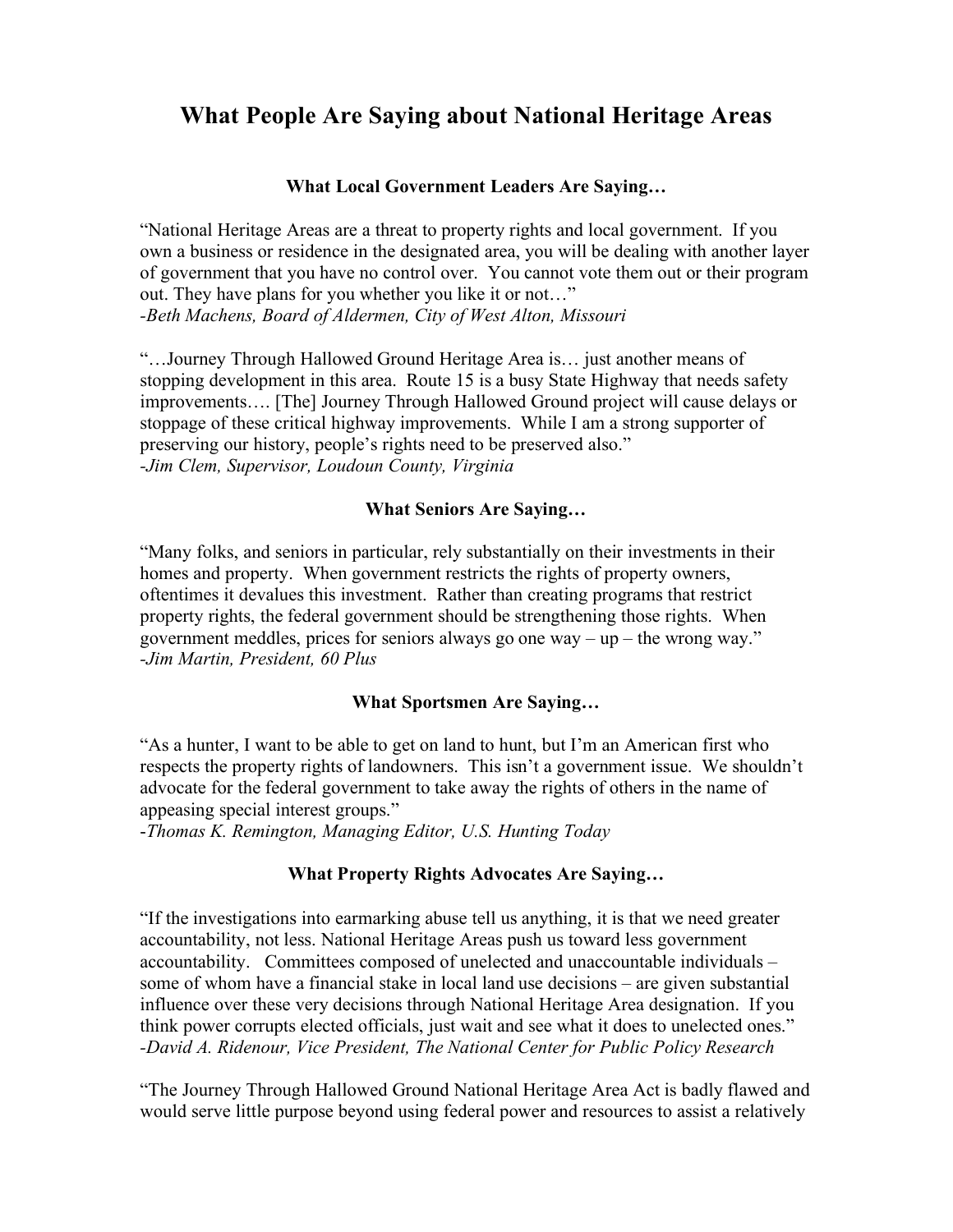small number of wealthy households in their efforts to exclude middle-income and moderate-income families and certain commercial activities from a large area spanning four states."

*-Dr. Ronald D. Utt, Senior Research Fellow, The Heritage Foundation*

#### **What Congressional Leaders Are Saying…**

"[Once] a federal line is drawn around property for a heritage area, the door for annual federal earmarks and grants is opened. 24 of these heritage areas were listed in the FY 2007 Interior Appropriations bill as line items, each receiving hundreds of thousands of taxpayer dollars. In addition, a new White House federal grant initiative entitled 'Preserve America' doled out nine federal grants to projects in National Heritage Areas… I challenge any member of the committee to ask themselves if \$700,000 for the Silos and Smokestacks National Heritage Area sounds like a rationale expenditure of federal tax dollars when we have a huge deficit and vast maintenance backlogs in our parks and forests, not to mention ongoing conflicts abroad to fund." *-U.S. Representative Jeff Flake (R-AZ)*

## **What Minority Leaders Are Saying…**

"National Heritage Areas are nothing more than government sanctioned looting of private property rights, and in many instances, minorities and lower income folks bear the biggest brunt of this theft. Property rights, the hallmark of liberty, are being eroded by special interest groups and their government allies who promote National Heritage Areas."

*-Deneen Borelli, Fellow, Project 21*

#### **What Legal Scholars Are Saying…**

"With the influx of federal funding [for the National Heritage Area], the regulatory pressure on landowners to sell will, in many cases, be insurmountable. The legacy we will leave to future generations will not be the preservation of our history, but of the preservation of a facade masquerading as our history subverted by the erosion of the rights that animated our history for the first two centuries of the Republic." *-James Burling, Principal Property Rights Attorney, Pacific Legal Foundation*

"The bill [The Journey Through Hallowed Ground National Heritage Area Act] before Congress has nothing to do with a 'heritage trail' but will result in a 'trail of tears' for those least able to stand up for their property rights. This is no more than an effort to over reach by the federal Government with regulations that will restrict homeowners, farmers and small business people in the use of their property… Traditionally the elderly, minorities and the poor are most impacted by regulatory measures that restrict property owners in the use of their land. Protecting our heritage is a noble ambition, however these matters need to be handled at the local level by those closest to the issues at hand. It is important that the fundamental right of private property not be threatened by more misguided federal legislation."

*-Joseph T. Waldo, President, The Law Firm of Waldo and Lyle, P.C.*